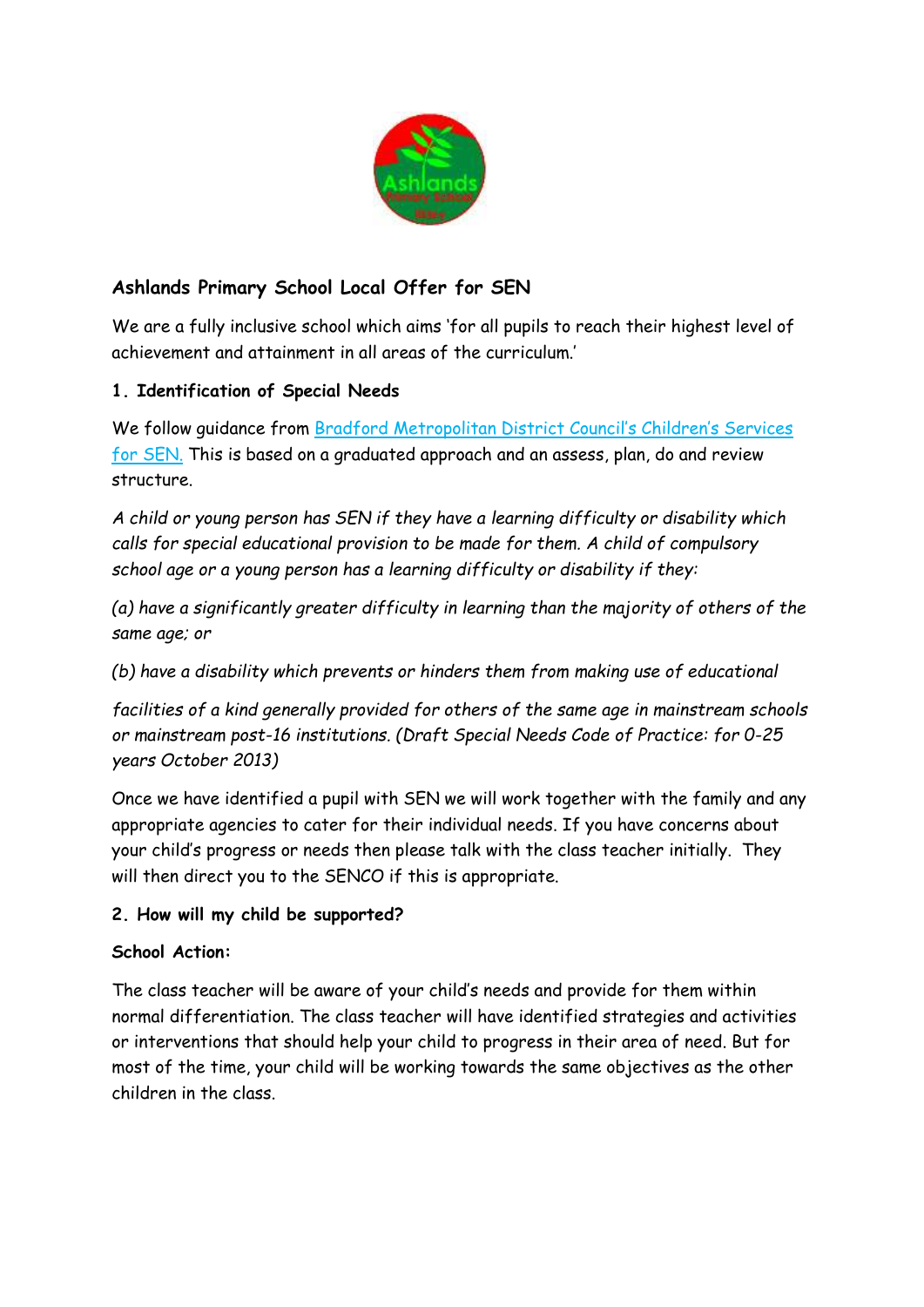#### **School Action+**

The school makes a graduated response according to the level of need. At School Action + other staff members may collaborate with the class teacher and external advice may be sought if appropriate. The relevant external advisers (e.g. Educational Psychologists, Speech Therapists or Learning Support Teachers) will be consulted, and will recommend strategies to support your child. You should have chance to discuss your child's needs with these specialists. Children who need additional support will spend a small proportion of their time working on special activities, often in a small supported group. However, they will still spend most of their time working within the class, on tasks at the appropriate level.

### **Education and Health Care Plan - EHCP**

Your child's class teacher will be responsible for overseeing and working with your child on a daily basis. His or her role will be to ensure your child has access to a broad, balanced and differentiated curriculum to meet his / her individual needs. In addition, the school employs trained learning support assistants who support the teacher in providing a high quality of care, guidance and support to ensure your child does well at school. You should be aware of the main adults who work with your child. The aim of the support adult is to enable your child to become as independent as possible in the longer term. Often, specialist interventions are needed early on in order to maximise later independence. The balance of priorities for your child will be discussed with you at regular reviews (usually one per term). You may have opportunities to discuss progress and needs with external specialists (such as the Educational Psychologist). Each school year there will also be a formal Annual Review/EHCP meeting, at which the terms of the EHCP will be reviewed and amended as required. You will be invited to attend this meeting and to contribute a written report.

Note: Parents are often concerned about their child missing key aspects of the curriculum when working on special interventions. The class teacher will timetable your child's activities in a way that matches their learning priorities. Often, for example, social, emotional or communication needs affect learning across the curriculum, so need to be given a very high priority.

### **Effectiveness of provision**

Interventions are monitored and evaluated by the Assessment Co-ordinator, SENCO and staff. A Provision map is produced which tracks interventions, targets and all areas of provision for each child with SEN.

### **SEN Governor**

We have a SEN Governor who liaises with the SENCO and meets to discuss implementation of SEN across school. Any policies or legislation pertaining to SEN are authorised by the Governing Body.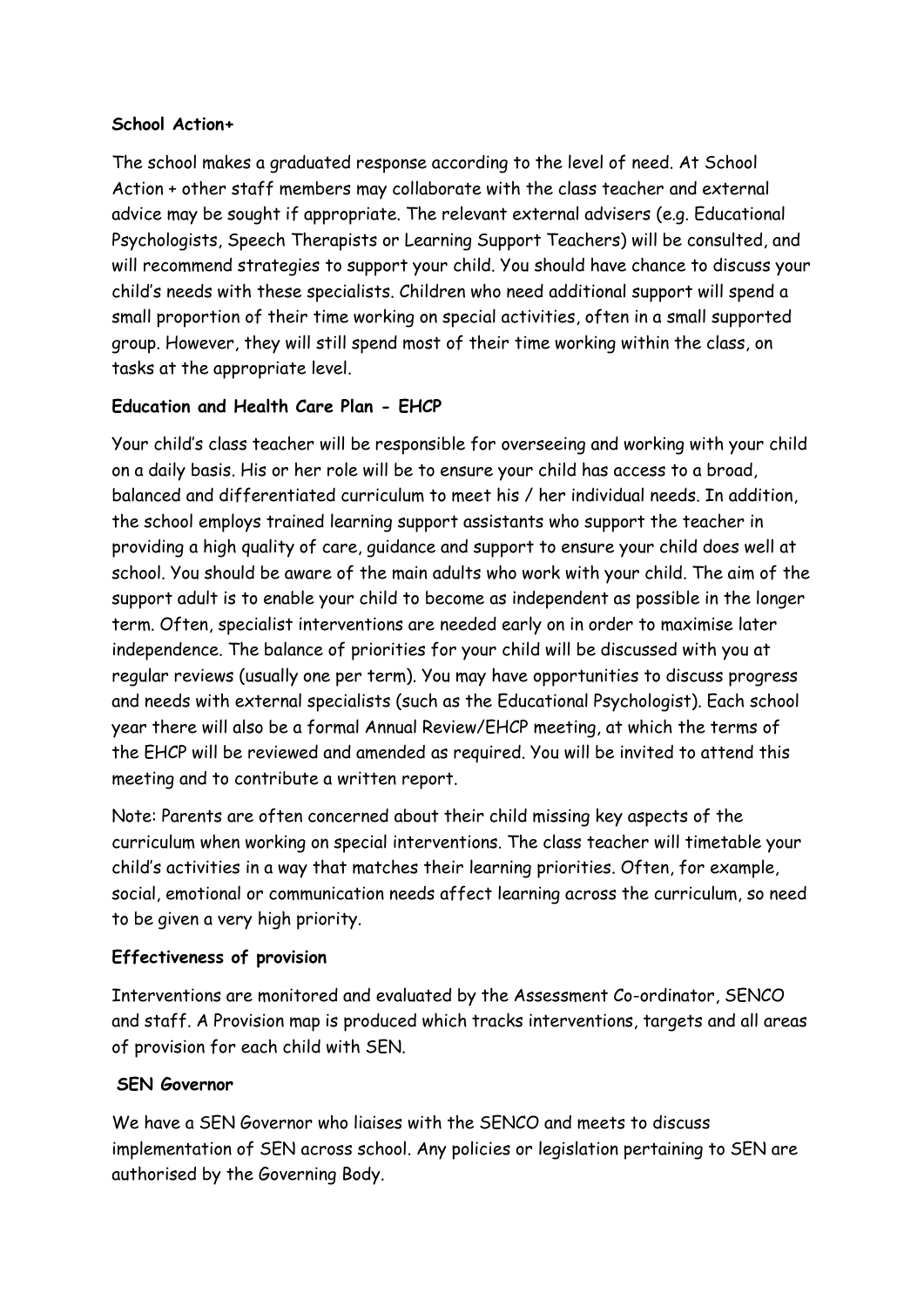### **3. Curriculum**

Class teachers differentiate work for children in class according to their abilities. Any further individual differentiation and delivery of interventions is facilitated in discussions with the SENCO. Support is timetabled in to meet individual needs.

### **4. Communication**

Twice yearly parents' evenings are held one in the Autumn and one in the Spring term. A

written report is produced in the Summer term. Additional to this your child's targets will be shared with you and children will be encouraged to set their own targets in discussions with their teachers. You will also be invited for further meetings throughout the year as appropriate.

### **5. Well Being**

If your child has a medical need staff will receive appropriate training. Advice can be sought from outside agencies to cater for behavioural support, physical needs and for pastoral care.

A range of policies underpin our SEND offer.

### **6. Specialist Help**

Special Educational Needs Coordinator (SENCO)

Liaising with parents/ carers, school staff and external agencies, the SENCO is responsible for coordinating the support of all children with SEND in school.

### **Head Teacher**

The Head Teacher is ultimately responsible for SEND policy and provision.

### **External Agencies**

Different children have different needs. Schools can seek advice from a range of external agencies to help identify children's additional needs and to determine appropriate support. These agencies can offer advice for both teachers and parents. The most frequently-used agencies are shown below. (your permission will always be sought)

Educational Psychology Team (EPT): provides assessment and advice about the whole range of special needs that can affect learning.

Learning Support Service (LSS): Learning Support Teachers help to identify children's areas of learning strength and of relative delay, and suggest strategies to support them. This team includes specialists in physical difficulties, medical difficulties, and visual and hearing impairment.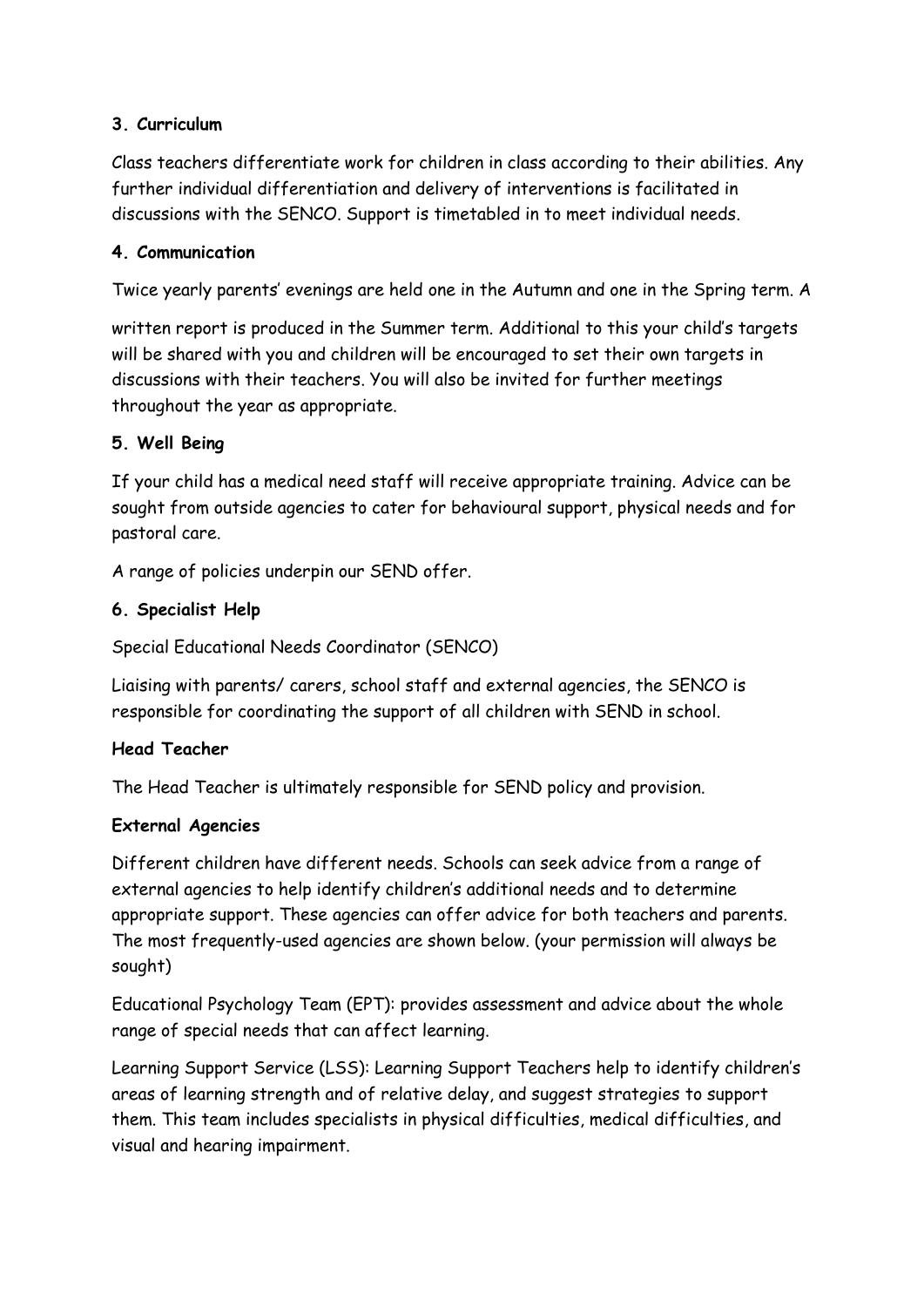The AS (Autism Spectrum) Team forms part of the Communication and Interaction Service of Learning Support Service.

Social, Mental and Emotional Health: can advise and help schools and families with identifying and addressing social/emotional/behavioural needs.

Speech and Language Therapists (SALTs): these professionals can identify underlying difficulties in speech, language and communication (including social communication), and provide training for school staff with appropriate activities and strategies.

Occupational Therapists (OTs) and Physiotherapists: these health professionals work with children who have physical difficulties, ensuring that their physical development is promoted alongside their academic learning.

School Nurse (SN): provide staff training and care plans to help us support children with medical needs. They also support schools and families in identifying and addressing emotional and social needs.

## **7. Training**

Training is accessed by all members of staff through the year in a range of Special Educational Needs and Disabilities. Recent training has included the Team Teach approach, Dyslexia awareness, working with children on the Autism Spectrum and working with children with a visual impairment. Training of support staff for a range of interventions has taken place,

Firstclass@number for both Key Stage 1&2, Addacus number intervention, Elklan Speech and Language programme, Time to Talk and Socially Speaking, Black Sheep Narrative language development programme, Precision teaching. We also deliver a number of other intervention programmes across both Literacy and Maths.

## **8. Inclusion**

Parents and carers are consulted about trips and adaptations are made to ensure all children can access school trips and residentials at a level appropriate to their needs.

## **9. Access**

Our building is a flat site and allows full access for wheelchairs. We have a disabled toilet and changing facilities. If necessary, we support any pupil for whom English is an additional language by accessing support from Bradford.

## **10. Transfer**

Children with additional needs already identified who join school in our Nursery or Reception class will participate in the full transition programme. This may be enhanced with additional visits before your child starts to determine what needs to be put in place to ensure a smooth transition. Children joining school in other year groups will be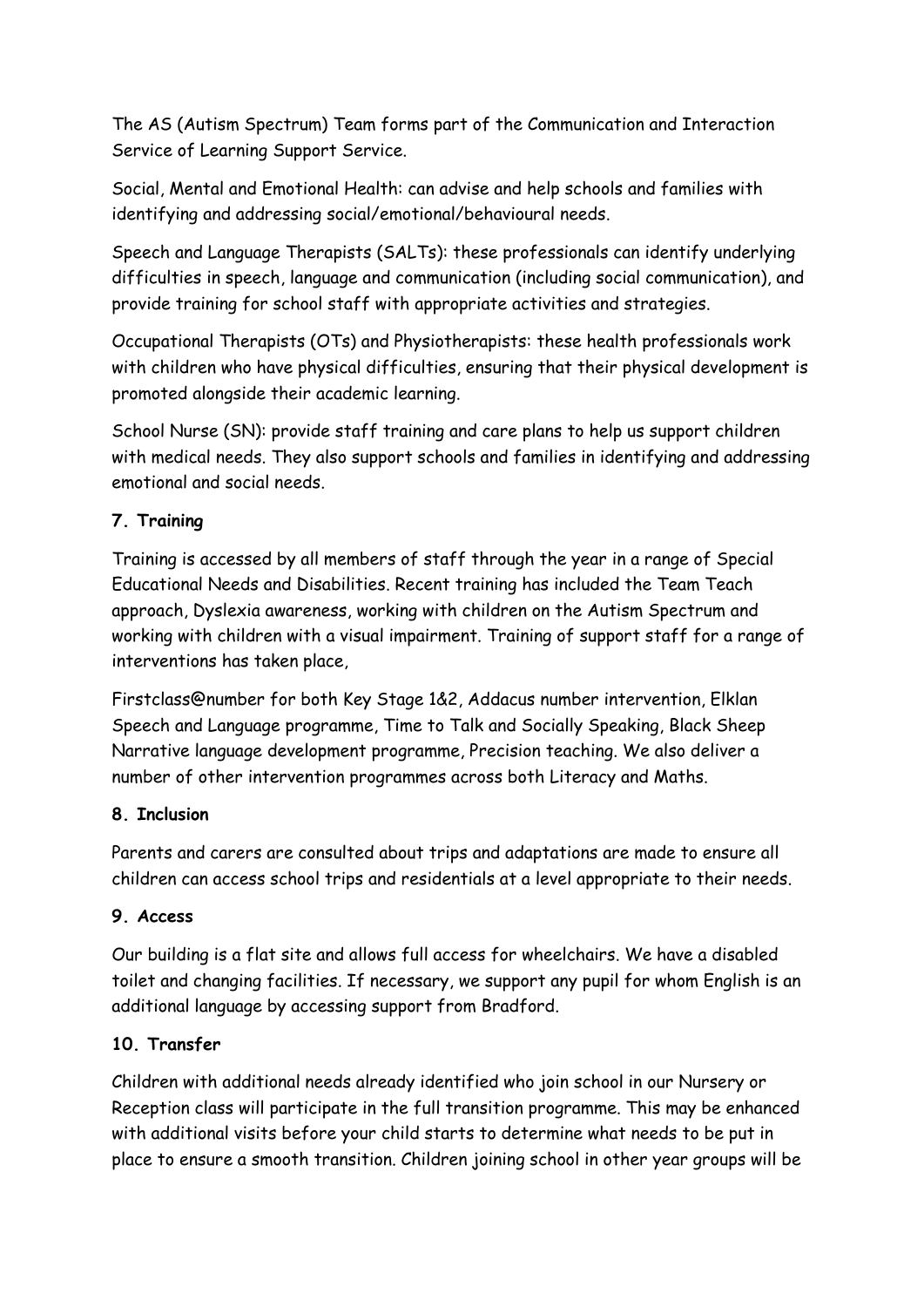given the chance to visit and meet staff and meetings with parents may be held to plan for their needs. Transition within school is facilitated with transition meetings and books and visits to new classrooms. Children will get to meet staff who are going to support them or transition with the same staff if it is appropriate. Transition at the end of Year 6 is well supported by the local grammar school and ambassador programmes are in place for vulnerable children. Information is passed to the new schools and visits are carried out during the Summer term. Discussions about

appropriate Secondary school places are held during the preceding year and parents are encouraged to visit schools to assess suitability.

### **11. Resources**

Teaching assistants are allocated to classes to support children with additional needs.

Children who currently hold EHCP may have staff allocated to them in accordance with the need outlined within the EHCP.

### **12. Decision Making**

At School Action and School Action+, the SENCo in discussion with the Assessment Coordinator and class teacher assess your child's needs and follow guidance from outside agencies on the amount of and type of support needed. Interventions recommended are implemented and staff deployed accordingly. Staff evaluate termly to monitor the effectiveness of interventions and your child's reactions to them. Adjustments are made from these outcomes. A Provision map is updated termly which provides a record of all support. EHCP set out what provision is required and how it will be monitored, these are reviewed annually.

### **13. Involvement**

A meeting is held during the Autumn term to review how your child has settled into their new class and to discuss targets and needs. Throughout the year regular meetings are held to review progress, feedback from reports and discuss any other issues. Permission is always sought before any decisions are made. If your child has an EHCP this will be reviewed regularly as detailed in the plan. An annual review will be held which involves all relevant agencies involved with your child.

### **14. Contact**

School telephone number 01943 609050

Head teacher Mr Andrew Soutar

SENCO: Mrs Sarah Clewes

Local Authority: Margaret McMillan Tower, Prince's Way, Bradford, BD1 1NN

01274 435750